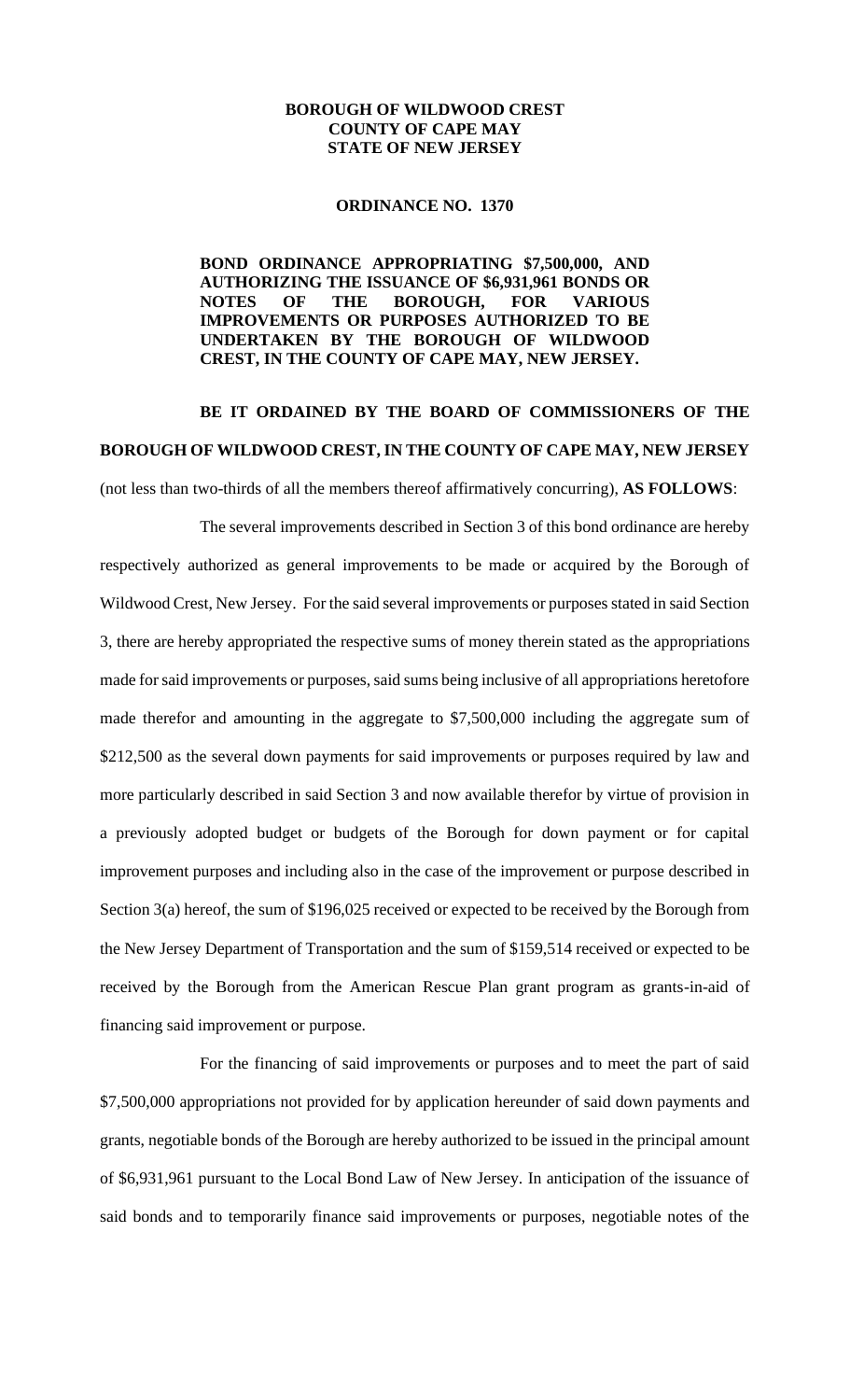Borough in a principal amount not exceeding \$6,931,961 are hereby authorized to be issued pursuant to and within the limitations prescribed by said Local Bond Law.

The improvements hereby authorized and the several purposes for the financing of which said obligations are to be issued, the appropriation made for and estimated cost of each such purpose, and the estimated maximum amount of bonds or notes to be issued for each such purpose, are respectively as follows:

| <b>IMPROVEMENT OR PURPOSE</b>                                                                                                                                                                                                                                                                                                                                                                                                                                                                                                                                                                                                                                                                                                                                                                                                                                                                                                                                                                                                                                                                                                  | <b>APPROPRIATION</b><br><b>AND ESTIMATED COST</b> | <b>ESTIMATED</b><br><b>MAXIMUM AMOUNT</b><br><b>OF BONDS AND NOTES</b> |
|--------------------------------------------------------------------------------------------------------------------------------------------------------------------------------------------------------------------------------------------------------------------------------------------------------------------------------------------------------------------------------------------------------------------------------------------------------------------------------------------------------------------------------------------------------------------------------------------------------------------------------------------------------------------------------------------------------------------------------------------------------------------------------------------------------------------------------------------------------------------------------------------------------------------------------------------------------------------------------------------------------------------------------------------------------------------------------------------------------------------------------|---------------------------------------------------|------------------------------------------------------------------------|
| (a) Improvement of various roads in and by the Borough,<br>including, but not limited to, Syracuse Avenue by the<br>construction or reconstruction thereof, so as to provide a<br>roadway pavement at least equal in useful life or durability<br>to a roadway pavement of Class B construction (as such<br>term is used or referred to in Section 40A:2-22 of said<br>Local Bond Law), together with all milling, road<br>drainage<br>improvements,<br>curbing,<br>reconstruction,<br>equipment, work and materials necessary therefor or<br>incidental thereto, all as shown on and in accordance with<br>the plans and specifications therefor on file or to be filed in<br>the office of the Borough Clerk and hereby approved, the<br>\$3,250,000 appropriation hereby made therefor being<br>inclusive of the sum of \$196,025 received or expected to<br>be received by the Borough from the New Jersey<br>Department of Transportation and the sum of \$159,514<br>received or expected to be received by the Borough from<br>the American Rescue Plan grant program as grants-in-aid<br>of financing said improvement | \$3,250,000                                       | \$2,894,461                                                            |
| (b) Improvement of municipally-owned beach and bay<br>property in and by the Borough, including by the upgrade<br>of the fishing pier, the installation of foot showers and<br>benches and the upgrade of the beach walkways, together<br>with all appurtenances, equipment, work and materials<br>necessary therefor or incidental thereto, all as shown on and<br>in accordance with the plans and specifications therefor on<br>file or to be filed in the office of the Borough Clerk and<br>hereby approved                                                                                                                                                                                                                                                                                                                                                                                                                                                                                                                                                                                                               | 1,150,000                                         | 1,092,500                                                              |
| (c) Improvement of municipally-owned buildings in and by<br>the Borough, including the municipal pool by the upgrade<br>of the heating, ventilation and air conditioning system, the<br>Lifeguard Headquarters by the renovation thereof and the<br>improvements to the dunes, and various municipal<br>buildings by the rehabilitation of the roofs and the upgrade<br>thereof, together with all landscaping, equipment, work and<br>materials necessary therefor or incidental thereto, all as<br>shown on and in accordance with the plans and<br>specifications therefor on file or to be filed in the office of<br>the Borough Clerk and hereby approved                                                                                                                                                                                                                                                                                                                                                                                                                                                                 | 2,650,000                                         | 2,517,500                                                              |
| (d) Improvement of recreation and park facilities in and by<br>the Borough, including, but not limited to, improvements<br>to the municipal tennis courts and the rehabilitation of the<br>Little League field, together with for all the aforesaid all<br>signage, landscaping, equipment, work and materials<br>necessary therefor or incidental thereto, all as shown on and<br>in accordance with the plans and specifications therefor on<br>file or to be filed in the office of the Borough Clerk and<br>hereby approved                                                                                                                                                                                                                                                                                                                                                                                                                                                                                                                                                                                                | 450,000                                           | 427,500                                                                |
| Totals                                                                                                                                                                                                                                                                                                                                                                                                                                                                                                                                                                                                                                                                                                                                                                                                                                                                                                                                                                                                                                                                                                                         | \$7,500,000                                       | \$6,931,961                                                            |
|                                                                                                                                                                                                                                                                                                                                                                                                                                                                                                                                                                                                                                                                                                                                                                                                                                                                                                                                                                                                                                                                                                                                |                                                   |                                                                        |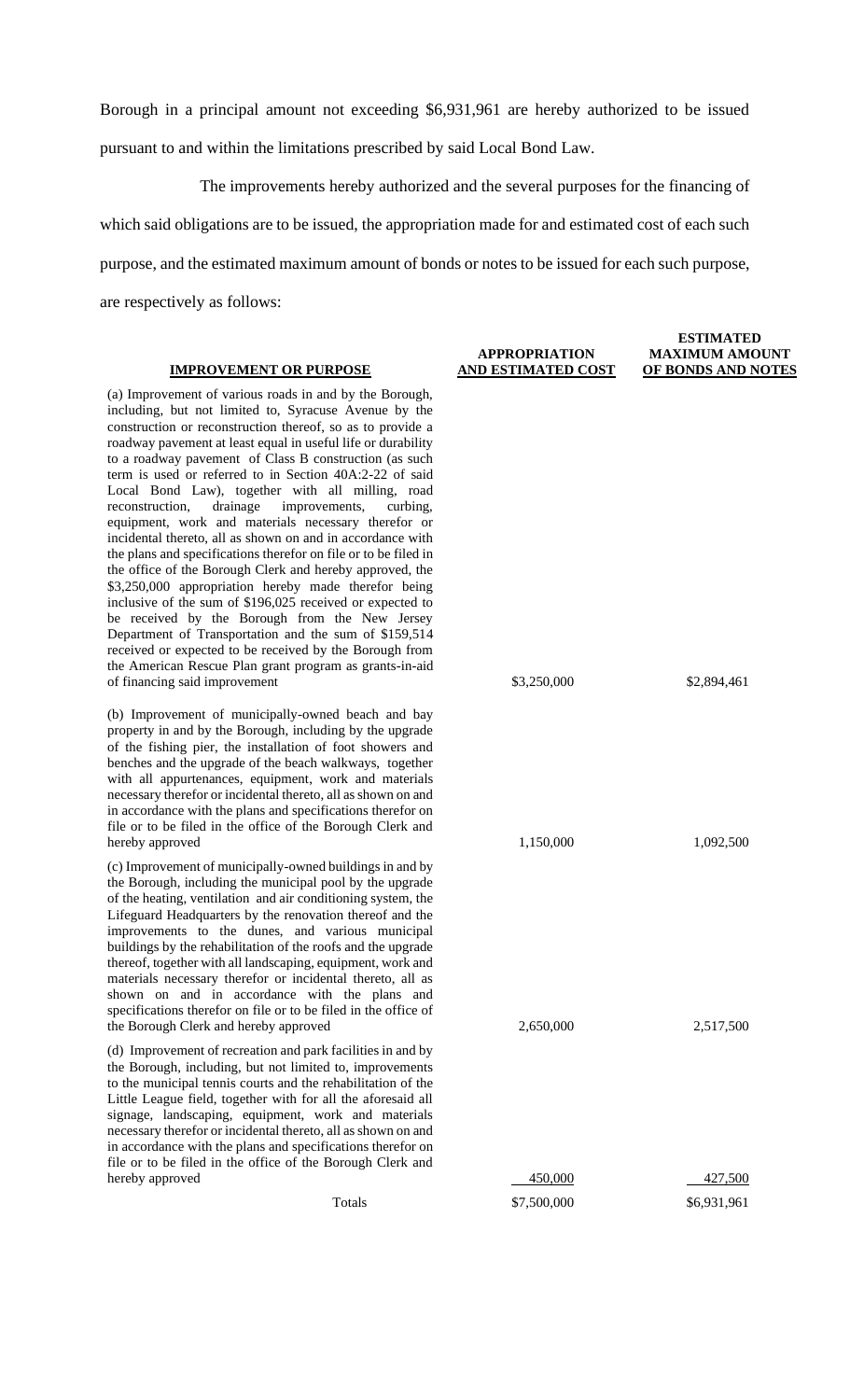Except as otherwise stated in paragraph (a) above with respect to the said aggregate \$355,539 grants-in-aid of financing said improvement, the excess of the appropriation made for each of the improvements or purposes aforesaid over the estimated maximum amount of bonds or notes to be issued therefor, as above stated, is the amount of the said down payment for said purpose.

The following additional matters are hereby determined, declared, recited and stated:

The said purposes described in Section 3 of this bond ordinance are not current expenses and each is a property or improvement which the Borough may lawfully acquire or make as a general improvement, and no part of the cost thereof has been or shall be specially assessed on property specially benefited thereby.

The average period of usefulness of said purposes within the limitations of said Local Bond Law and taking into consideration the respective amounts of the said obligations authorized for the several purposes, according to the reasonable life thereof computed from the date of the said bonds authorized by this bond ordinance, is 12.91 years.

The supplemental debt statement required by said Local Bond Law has been duly made and filed in the office of the Borough Clerk and a complete executed duplicate thereof has been filed in the office of the Director of the Division of Local Government Services in the Department of Community Affairs of the State of New Jersey, and such statement shows that the gross debt of the Borough as defined in said Local Bond Law is increased by the authorization of the bonds and notes provided for in this bond ordinance by \$6,931,961, and the said obligations authorized by this bond ordinance will be within all debt limitations prescribed by said Local Bond Law.

Amounts not exceeding \$1,000,000 in the aggregate for interest on said obligations, costs of issuing said obligations, engineering costs and other items of expense listed in and permitted under Section 40A:2-20 of said Local Bond Law may be included as part of the costs of said improvements and are included in the foregoing estimate thereof.

The funds from time to time received by the Borough on account of the grants referred to in Section 1 of this bond ordinance shall be used for financing the improvement or purpose described in Section 3(a) of this bond ordinance by application thereof either to direct payment of the cost of said improvement or purpose, or to payment or reduction of the authorization of the obligations of the Borough authorized by this bond ordinance. Any such funds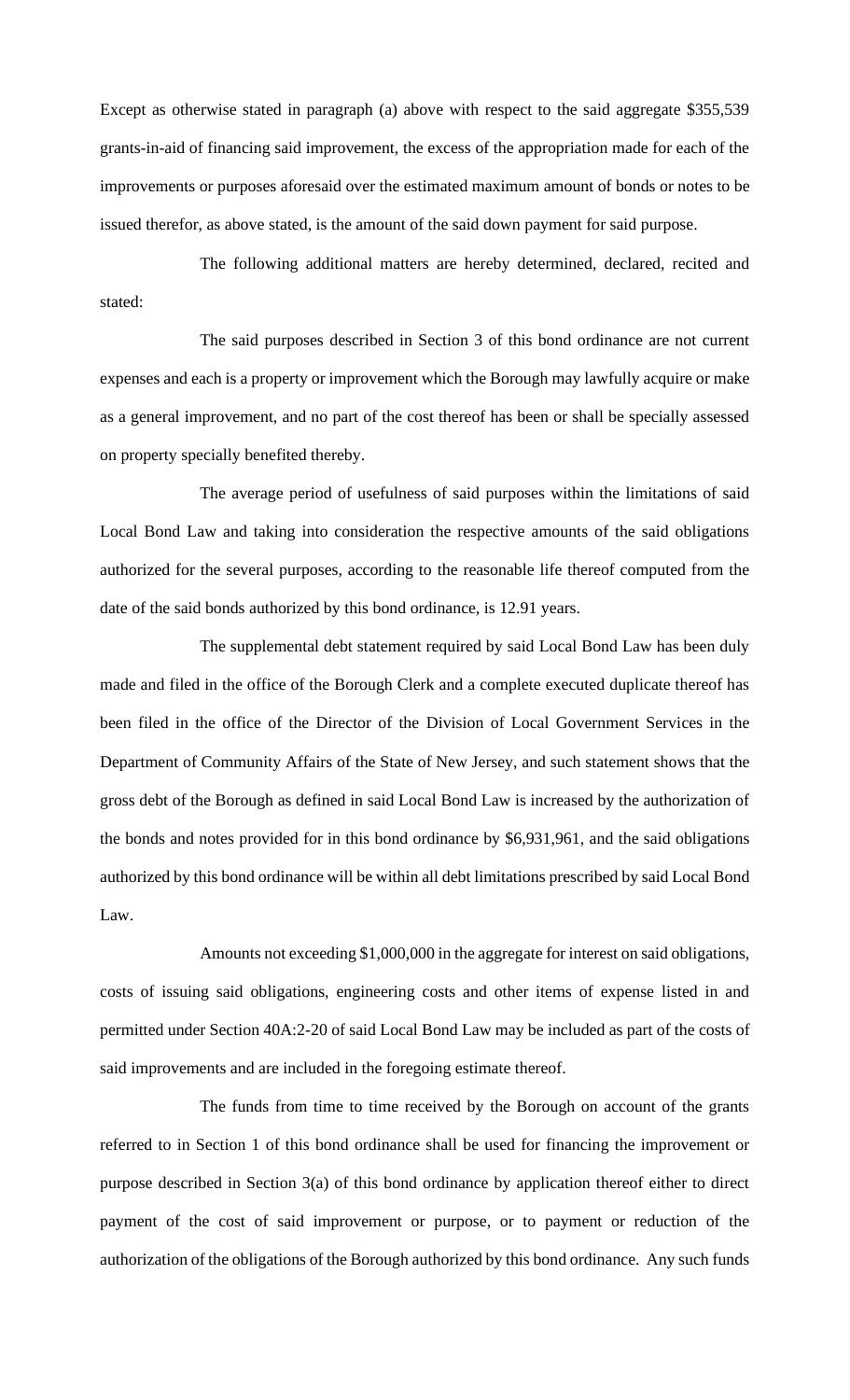so received may, and all such funds so received which are not required for direct payment of such costs shall, be held and applied by the Borough as funds applicable only to the payment of obligations of the Borough authorized by this bond ordinance.

All bond anticipation notes issued hereunder shall mature at such times as may be determined by the Chief Financial Officer, provided that no note shall mature later than one year from its date. The notes shall bear interest at such rate or rates and be in such form as may be determined by the Chief Financial Officer. The Chief Financial Officer shall determine all matters in connection with the notes issued pursuant to this bond ordinance, and the Chief Financial Officer's signature upon the notes shall be conclusive evidence as to all such determinations. All notes issued hereunder may be renewed from time to time subject to the provisions of N.J.S.A. §40A:2-8. The Chief Financial Officer is hereby authorized to sell part or all of the notes from time to time at public or private sale and to deliver them to the purchasers thereof upon receipt of payment of the purchase price plus accrued interest from their dates to the dates of delivery thereof. The Chief Financial Officer is directed to report in writing to the governing body of the Borough at the meeting next succeeding the date when any sale or delivery of the notes pursuant to this bond ordinance is made. Such report must include the principal amount, interest rate and maturities of the notes sold, the price obtained and the name of the purchaser.

The full faith and credit of the Borough are hereby pledged to the punctual payment of the principal of and interest on the said obligations authorized by this bond ordinance. Said obligations shall be direct, unlimited obligations of the Borough, and the Borough shall be obligated to levy ad valorem taxes upon all the taxable property within the Borough for the payment of said obligations and interest thereon without limitation of rate or amount.

The capital budget or temporary capital budget of the Borough is hereby amended to conform with the provisions of this ordinance to the extent of any inconsistency herewith and the resolutions promulgated by the Local Finance Board showing all detail of the amended capital budget or temporary capital budget and capital program as approved by the Director, Division of Local Government Services, are on file with the Borough Clerk and are available for public inspection.

This bond ordinance shall take effect twenty (20) days after the first publication thereof after final adoption, as provided by said Local Bond Law.